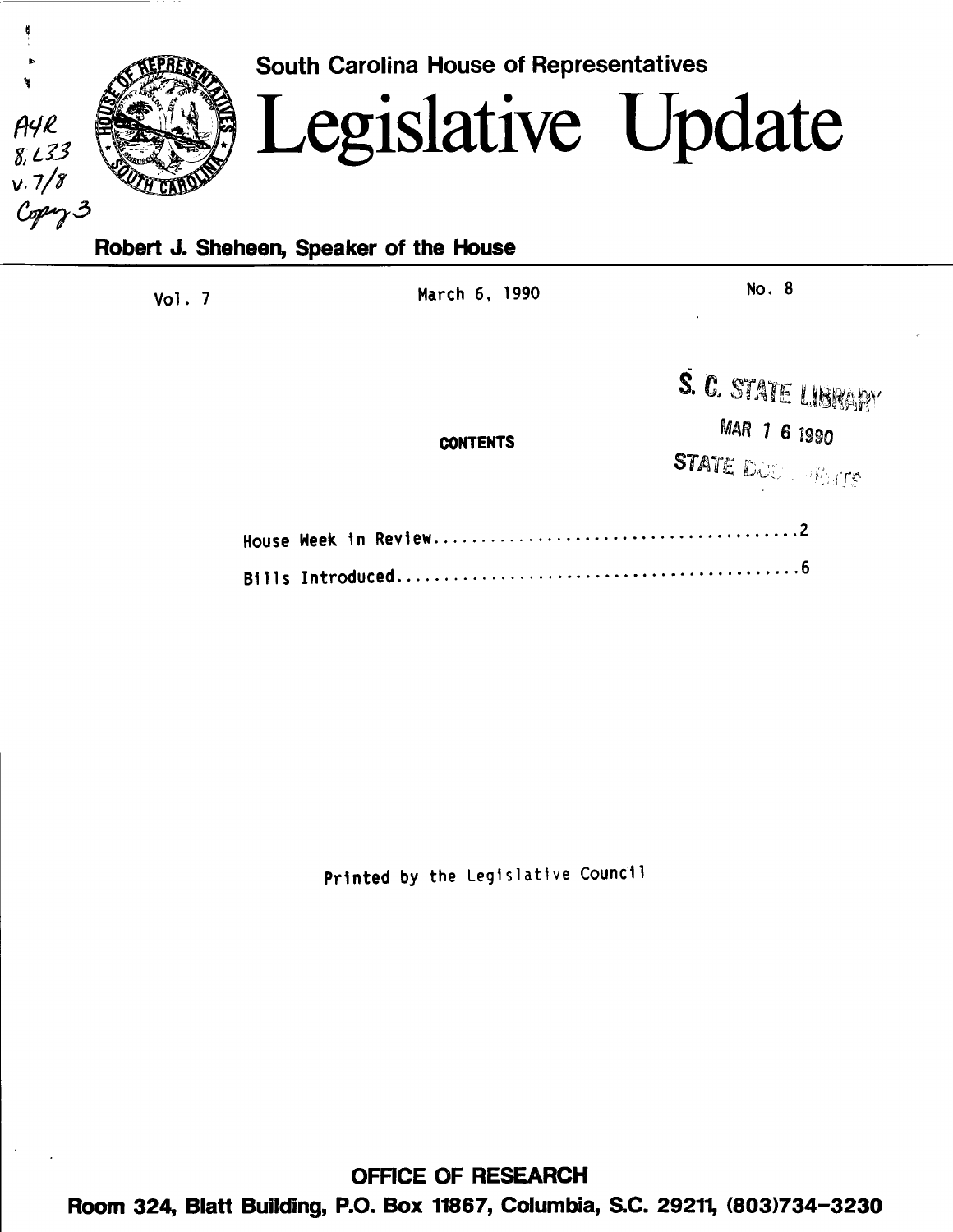.. I

House Heek in Review

 $\bullet$  .

The final week in February was a full one for the House of Representatives as it set two bills for special order, heard the annual address by the Chief Justice of the State Supreme Court, and approved a proposal to help the financially-troubled Patriot's Po1nt Development Authority.

### Special Orders

The House voted Wednesday to set two bills for special order<br>consideration. These were S.710, which proposes new regulations for child care facilities, and H. 4246, legislation that would limit the amount of infectfous waste that commercial waste incinerators could burn in South Carolina. Under the House resolution, consideration of H.4246 would follow House action on S.710.

Under special order to take up the bill, the House gave second and third reading to S.710 last week, although the bill prompted a number of amendments and debate. As amended by the House, this Senate bill would:

- Establish statewide minimum standards for all child day care facilities, licensing for day care centers and group<br>day care homes, and registration of family day care homes and church/religious facilities.
- Create an independent statewide board to oversee child day care regulation, removing the process from DSS. The State Board for Regulation of Child Day Care Facilities would be made up of 13 members appointed by the governor. As amended by the House, this board would include three parent<br>representatives and one representative each from a representatives and one representative for-profit child care facility, a non-profit child care facility, an independent Bible church facility, a denominational church facility, a public child care facility, a group day care home, a family day care home, an educator, pediatrician, and a business representative. One of these representatives would have to be from a low income family, and no more than five members could represent church-related facilities or homes.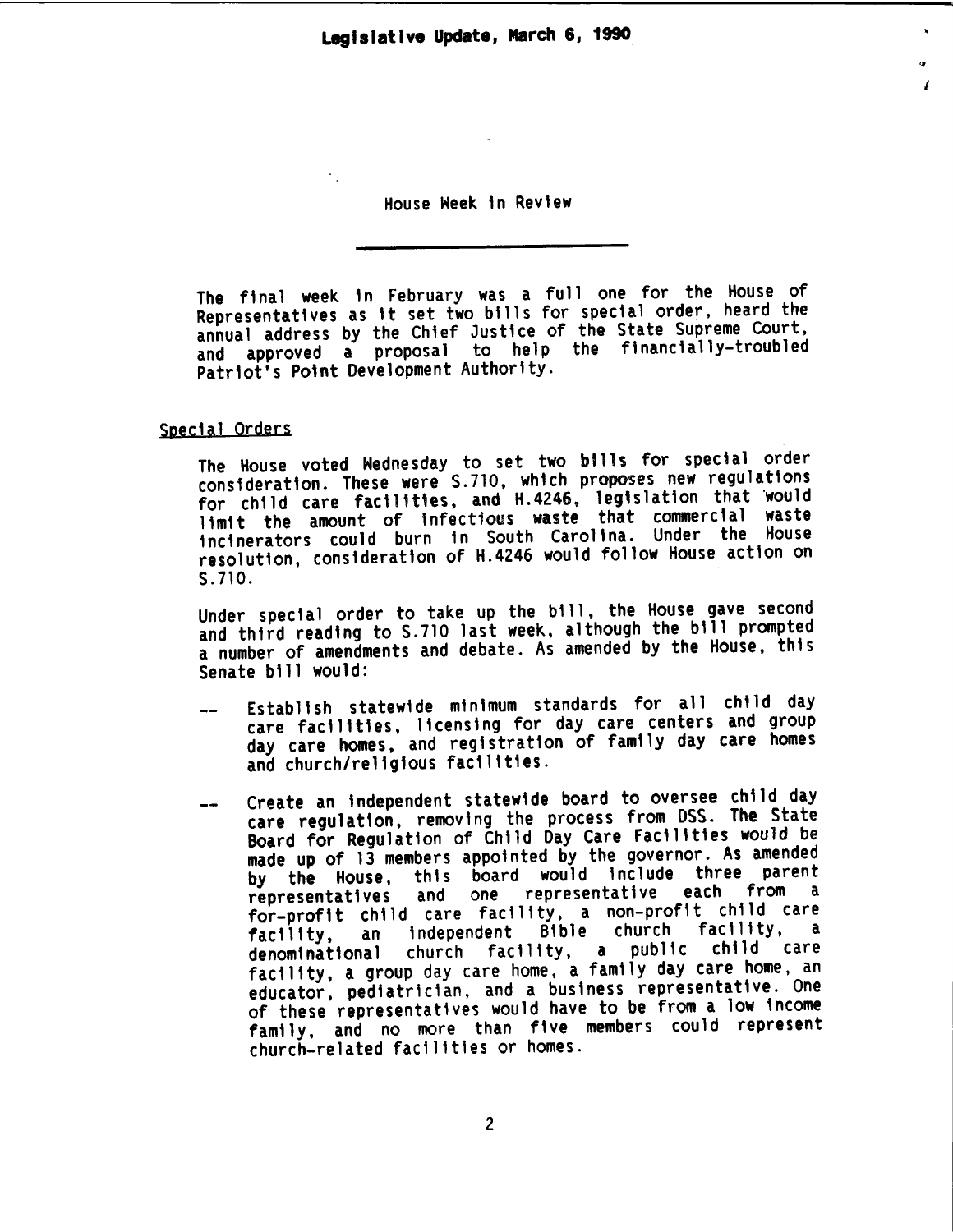- Require prospective day care employees to undergo both SLED and FBI checks. Persons with criminal records could not be hired. The SLED checks would be provided at no cost to the facility.
- The board would oversee biennial inspections of all facilities, and spot checks upon complaint. The board will<br>develop regulations for child-staff ratios for all develop regulations for child-staff ratios for facilities. Training plans for teachers would have to be submitted to the board. The board could charge fees for its operation.
- While the board would have the authority to oversee physical safety and minimum care standards, 1t would have no authority over religious instruction or teaching.

On Thursday, the House voted 105-5 to give the Child Care bill a second reading and approved its third reading for Friday. The bill now will return to the Senate for consideration of the House amendments.

# State of the Judiciary

1

λ

At a joint assembly on Wednesday, State Supreme Court Ch\ef Justice George T. Gregory Jr. gave the annual address on the state of the judiciary. Chief Justice Gregory noted a number of<br>accomplishments:

- The work of the now operational statewide grand jury, which<br>to date has resulted in 110 indictments for drug to date has resulted in 110 indictments for drug trafficking and 40 convictions;
- collections, which topped the \$100 million mark;
- Lay participation in the disciplinary process of judges and  $$ lawyers;
- Development of the South Carolina Apellate Court rules.

Justice Gregory also complimented the work of the Joint Legislative Judicial Screening Committee, making note of its new procedures, evaluative criteria and background disclosures.

Th1s progress, however, has been tempered by other concerns, he said. Passage of the Ominibus Crime Bill, increased drug and DUI cases, the potential impact of Hurricane Hugo on civil 11t1gation, death penalty cases, Statewide Grand Jury proceedings and the growth of complex civil cases have had an impact on the state's judiciary, the Chief Justice said, prompting the need for nine new circuit court judges.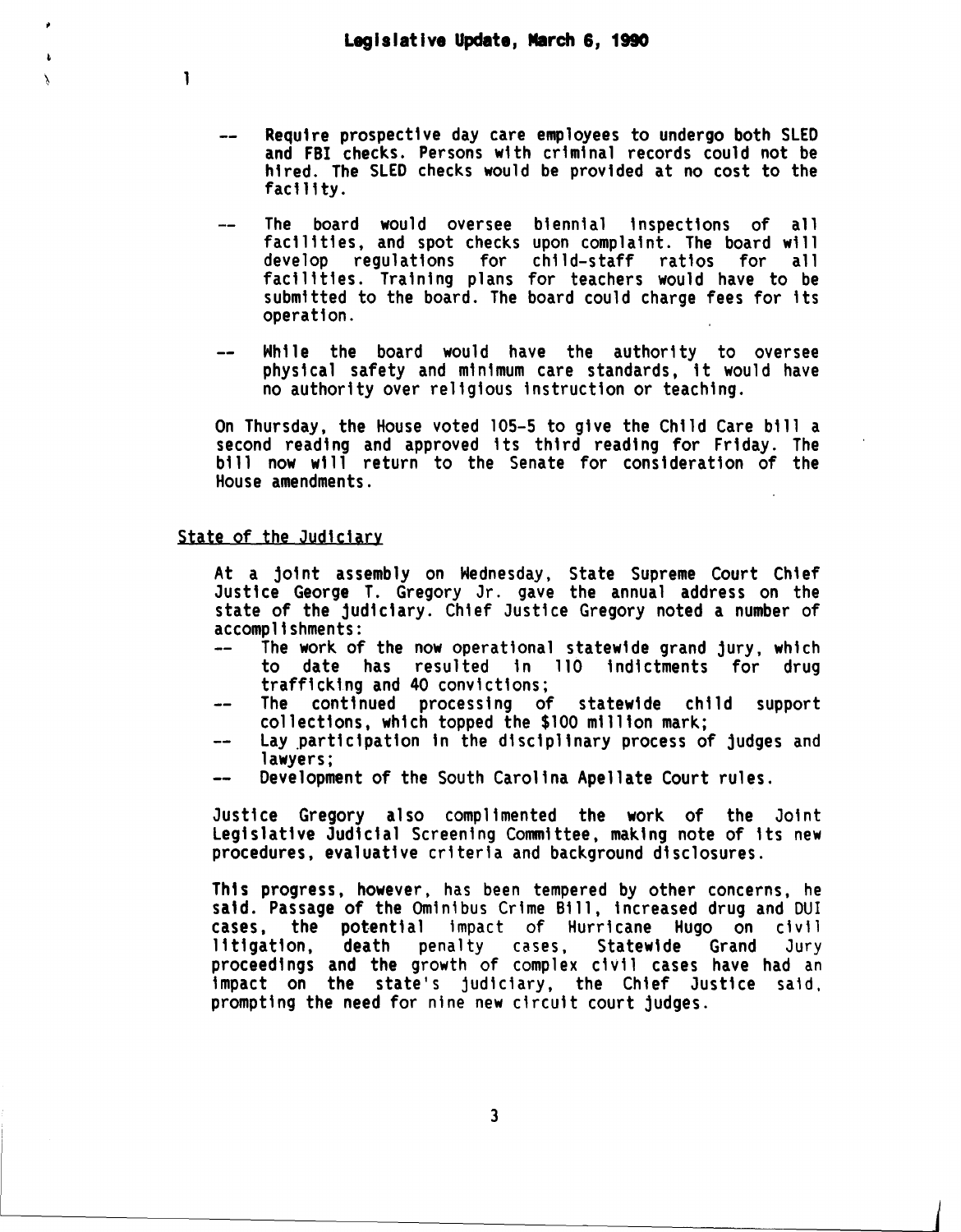According to Gregory, the last time the number of judges were increased was 1979, when the number of circuit judges rose from 25 to 31. He noted the House has passed a bill creating the nine new circuit judgeships. The legislation is now pending before the Senate Judiciary Committee.

 $\sim$ 

 $\mathcal{L}$ 

#### Patriot's Point

The beleaguered Patriot's Point Development Authority got a boost Thursday when the House unanimously approved an amendment to S.699, to assist the Charleston tourist attraction tn getting back on its financial feet. Highlights of the amendment include:

- The current 9-member board would be abolished and replaced by a 5-member board. Three of the new board members would be appointed by the governor; two others would be gubernatorial appointees recommended by the House Speaker<br>and Ways and Means Committee chairman for one, and the Senate President Pro Tempore and the Senate Finance<br>Committee chairman for the other. Of the current authority board, six are appointed by their resident congressman. two by the state's U.S. Senators and one by the governor.
- The board's power to 1ssue bonds would be eliminated. However, with the approval of the State Budget and Control Board, the board could borrow money and make and issue negotiable notes.
- \$6 million would be transferred by the Budget and Control Board to the Patriot's Point Authority from an economic development fund of the S.C. Coordinating Council for<br>Economic Development. The transfer would be a three-year Interest free loan. The \$6 million loan, together with \$4<br>million in authority assets frozen by the federal million in authority assets frozen by the federal Bankruptcy Court, would allow the authority to participate<br>in any court-approved settlement in connection with the collapsed development of a hotel and marina complex. The loan also could be used to assist the authority with operat1ng expenses.
- By Jan. 1, 1994, the authority must report back to the General Assembly and the governor a detailed status report of development activities at the attraction, the financial condition of the authority, and recommendations for legislation to assure the permanent status of the Patriot's Point Naval and Maritime Museum.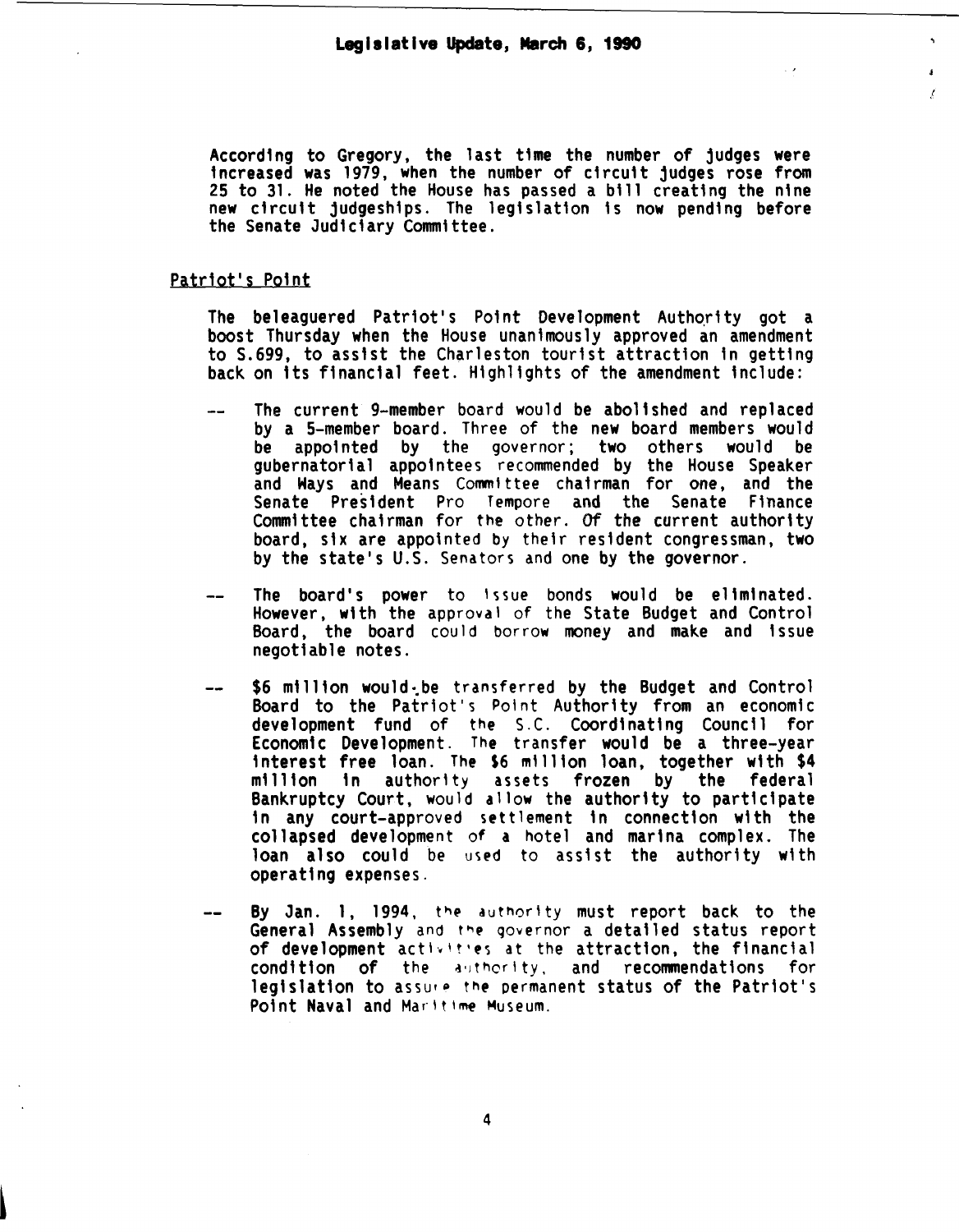None of these provisions will take effect until all claims<br>and litigation brought against the Patriot's Point  $-$ and litigation brought against the Patriot's Point Development Authority, 1n connection with the hotel and marina development, have been settled or disposed of to the satisfaction of the governor and the Budget and Control Board, as evidenced by written resolution by the board. At that time, the terms of the current authority members will expire, and the new members will take office.

S. 699, as amended by the House, now returns to the Senate for concurrence with the House amendment.

# Other Bills

. ..

The House also gave third reading to H.3169, legislation that would limit the amount of hazardous waste being landfilled in South Carolina. The bill now goes to the Senate for consideration.

Also, objections to S.1080, which would allow inmate labor on public projects, placed it on the House contested calendar.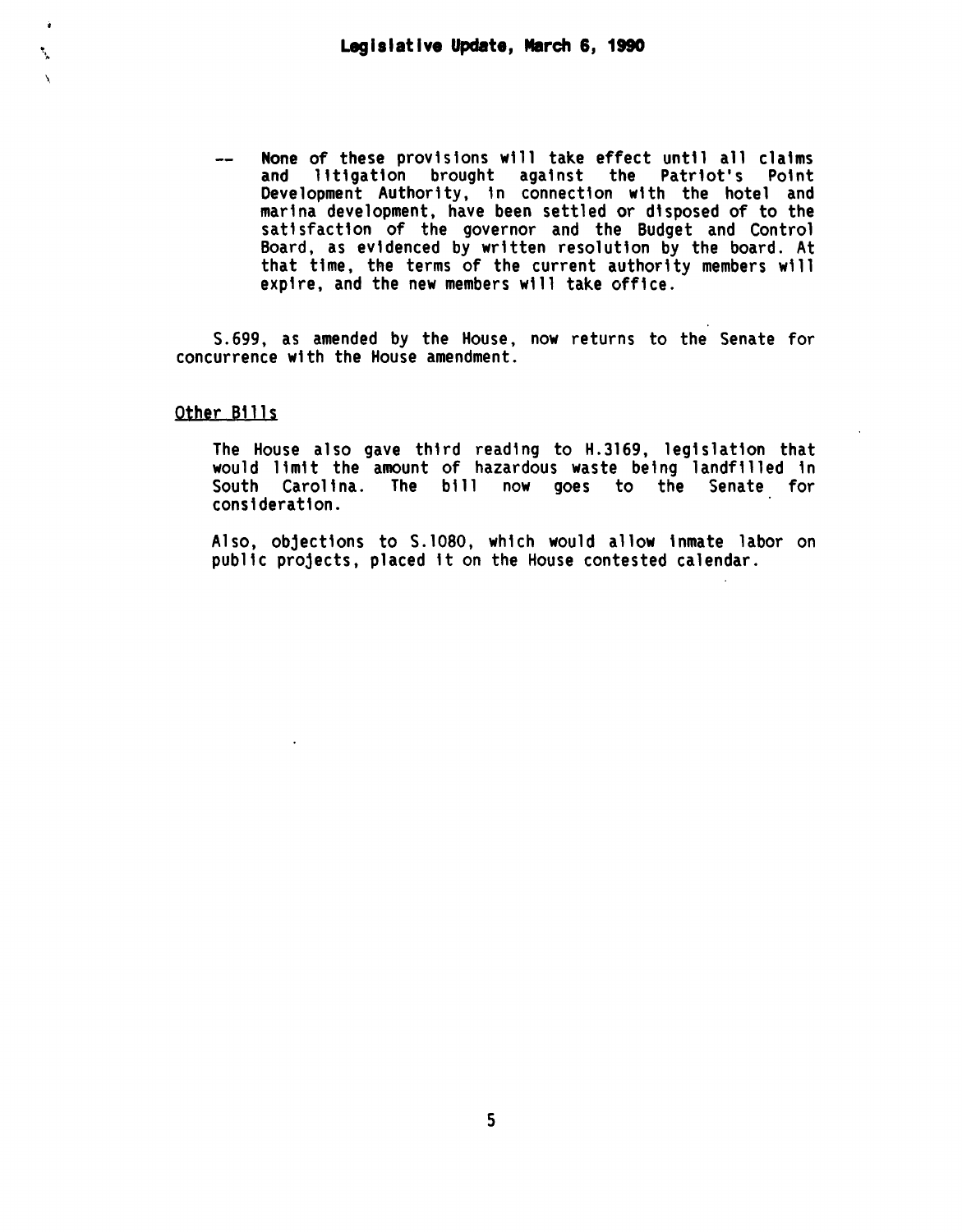$\mathcal{F}$ 

Bills Introduced

Here Is a sampling of bills Introduced In the House. during the past week. Not all the bills introduced are featured here. The bills are organized by the standing committees to which they were referred.

# Agriculture and Natural Resources Committee

New Mining Regulations (S.1268, Senate Agriculture and Natural Resources Committee). This legislation would repeal the current state Mining Act, replacing it with a revised code section. Although much of the new bill parallels the current Mining Act, the legislation would clarify and expand the parameters of the state's mining law.

Under this bi 11, the South Carolina Land Resources Conservation Commission would be responsible for administering the provisions and requirements of the revised law. This would include the issuing of mining permits, review and approval of reclamation plans, collection of reclamation performance bonds, the conducting of environmental appraisals, providing technical assistance to mining operators and the public, and conducting research and inspections.

The definition of a reclamation plan would be expanded to include two new provisions: Proposed methods to 11mit significant adverse effects on adjacent surface water and groundwater resources, and proposed methods to limit significant adverse effects on significant cultural or historic sites.

Further, the legislation would add provisions that would address<br>what must be done in connection with mining exploration projects. including the issuing of a certificate of exploration by the commission, which would require a performance bond.

Under this legislation, the commission would be able to issue a notice of uncorrected violations. Like other violations currently in the law. these uncorrected violations also would result in the law, these uncorrected violations also would result penalties, if not resolved.

In addition, the commission would be required to give better public notice to parties interested in the permitting process. It would be able to assess and collect fees to assist in covering the administrative costs of enforcing the new law.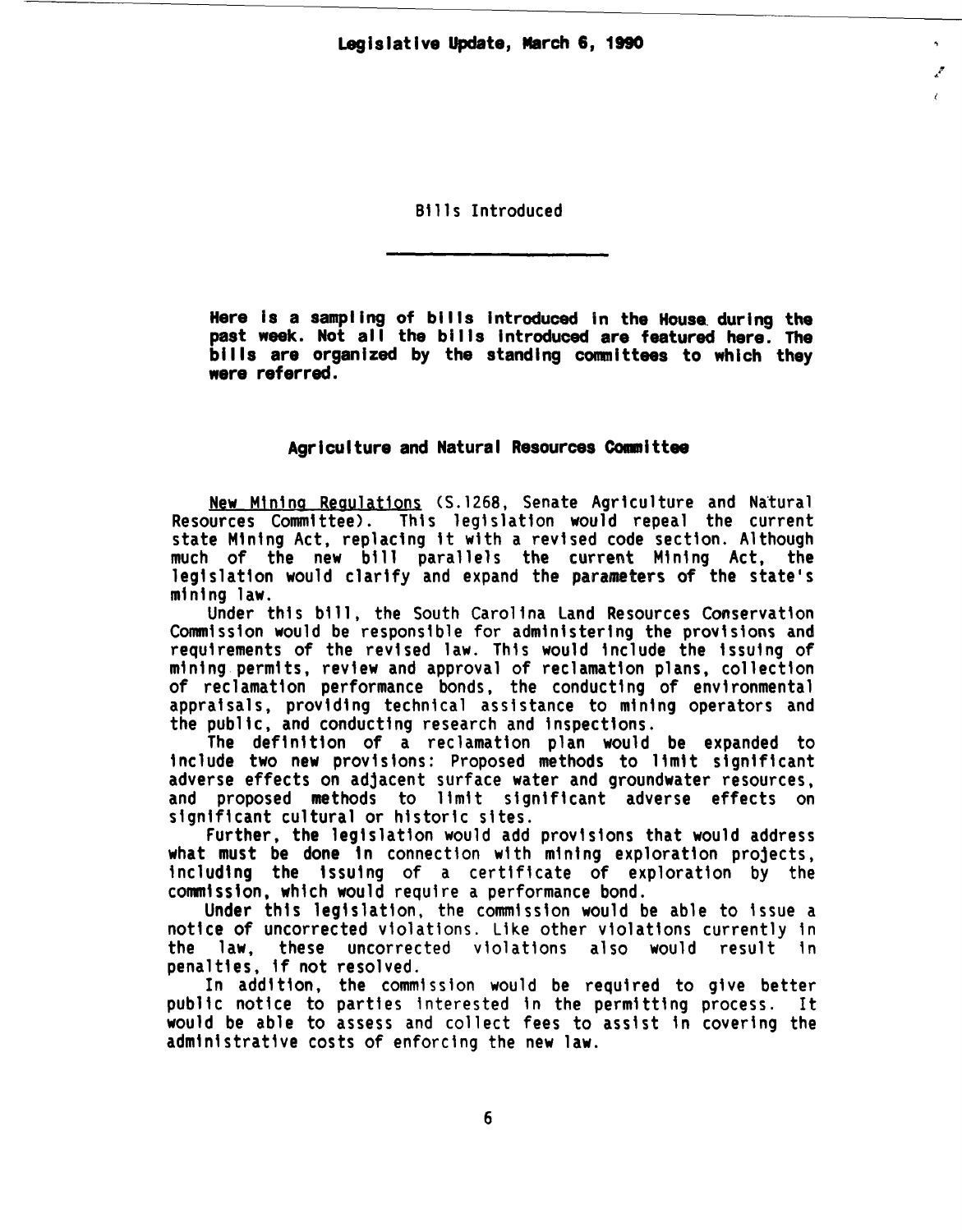The amount of the bonds required would increase. Certificates of exploration would require a \$2,500 bond. For an operating permit, if the site was less than 10 acres, the bond would be \$10,000; between 10 and 15 acres, \$15,000; 15 or more acres, \$25,000. If the area is greater than 25 acres, a bond above \$25,000 could be required. Each annual report from a mining operation would require an annual operating fee to be paid to the commission.

The first notification of uncorrected violations would require a fee of \$250; for subsequent notices, the fee would be \$500. The fees could be appealed to the Mining Council.

The bill would authorize the commission to issue a cease and desist order if it finds an exploration or mining project operating<br>without a permit, or an operation that is not complying with reclamation requirements. In addition, the commission could seek a restraining order. A civil penalty of \$1,000 a day also could be assessed by the commission.

#### Education and Public Works Committee

Registration Fee for Senior Citizens (H.4737, Rep. R. Brown). The current law allows citizens 65-years-old or older to pay \$10 instead of \$15 for annually registering their private passenger-carrying vehicles. Thls legislation would extend that fee reduction to property carrying vehicles of 5,000 pounds or less belonging to senior citizens.

License Plate Designs <H.4739. Rep. Rama>. More repercussions from the new bird license plates. Under this bill, the State Highway Department would be required to submit license plate design changes to the Senate Transportation and House Education and Public Horks would have to be approved by the both houses of the General Assembly.<br>by a joint resolution.

New License for the Over 21 Set (H.4748, Rep. T. Rogers). Any young adult, upon reaching his or her 21st birthday, could have a new driver's license issued by the State Highway Department for \$5 if their own licenses are stamped with the "Under 21" designation.

A State Flag Poem <H.4753. Rep. J.C. Johnson>. This legislation proposes designating a poem bv Mrs. Sarah W. Duvall of Greenwood as the official poem of the South Carolina state flag. The verse, entitled "South Carolina's Flag," goes like this: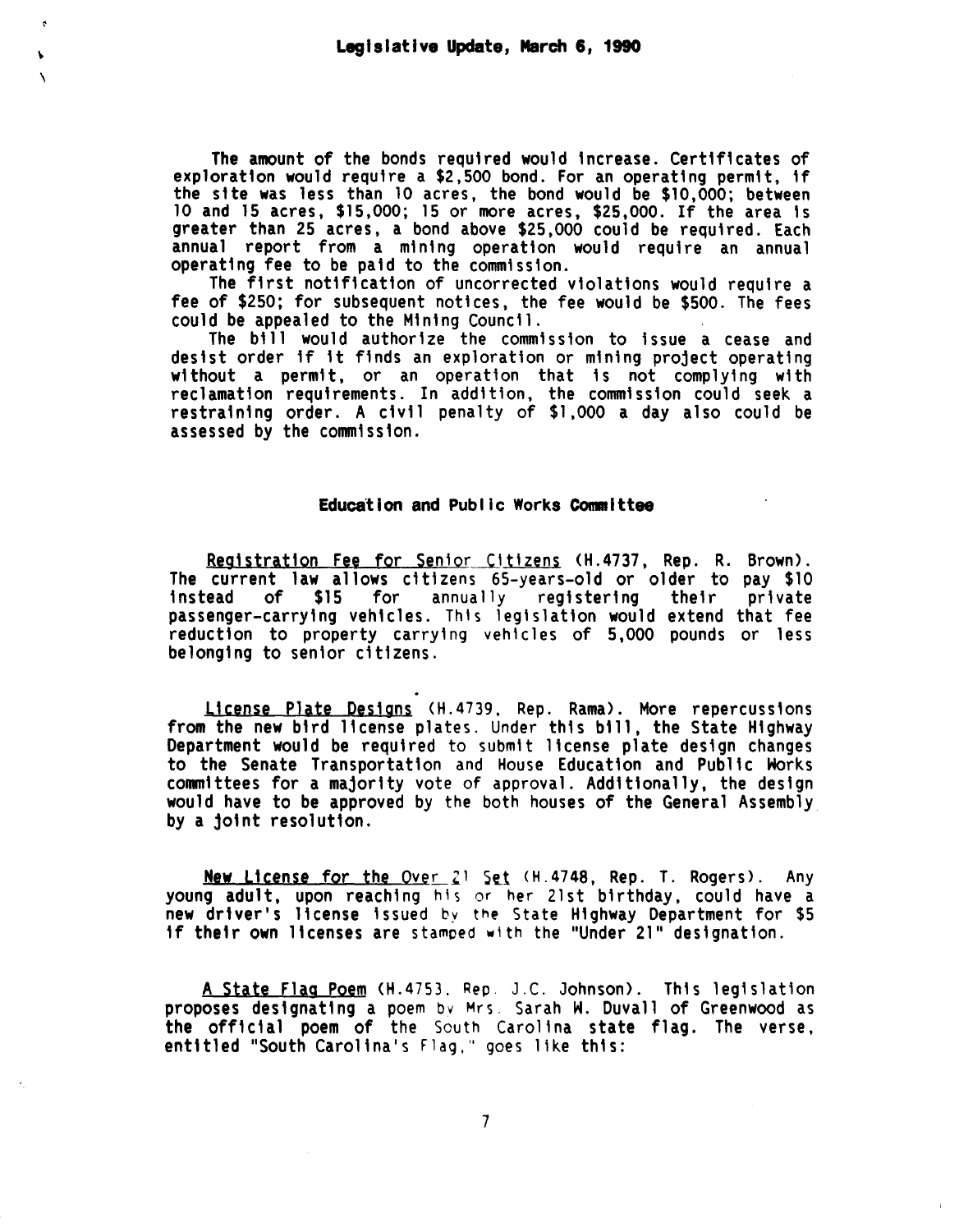Seven British warships were ready to attack But Colonel William Moultrie and his men held them back.<br>Two hundred seventy-five guns Their shot toward the fort did send Those shots sank 1nto the palmetto-logs That dtdn't even bend. Cannon after cannon shot upon that sturdy fort But the men in their blue uniforms would not give up the port.

I

On that day in Charleston our flag became to be A field of blue, a silver crescent and a Palmetto tree.

Car Inspection Fee Increased (S.42, Sen. Fielding). Under this legislation, service stations would be allowed to charge up to \$5 for each vehicle they inspected under the state vehicle inspection law. In addition, the station could charge an additional dollar for issuing the inspection cert1ftcate. The bill also would add inspection and compliance wtth the state's new sunscreen law to the annual inspection. In addition. for vehtcles under 5-years-old, the inspection must determine whether the emtssions control systems are intact. Cracked or broken windshtelds that do not obstruct the driver's view would not be considered unsafe for purposes of a

vehicle inspection. Fines for violating the vehtcle tnspectton law would be lowered to \$25, under the bill. And a warntng ticket only would be issued for vehicles with inspections whtch are expired 30 days or less.

Fingerprinting of Certified Education Personnel (S.1198, Sen. Setzler). If this bill is enacted into law, all persons applying for initial certification wtth the State Department of Education would undergo a state fingerprint review conducted by SLED and the FBI. The FBI fee would be paid by the applicant. The cost to SLED, the State Department of Education or any other state agency involved would be paid by the state. The first year cost to the state is estimated at \$101,175; for subsequent years. \$96,175.

### Judiciary Committee

Probate Judges' Salaries (H.4749, Rep. Gentry). This legislation would determine the cost of living increases probate judges would receive. Under this proposal, probate judges would receive either the amount of salary increase recetved by state employees the previous fiscal year or the increase received in the current fiscal year by the county employees. whichever ts greater.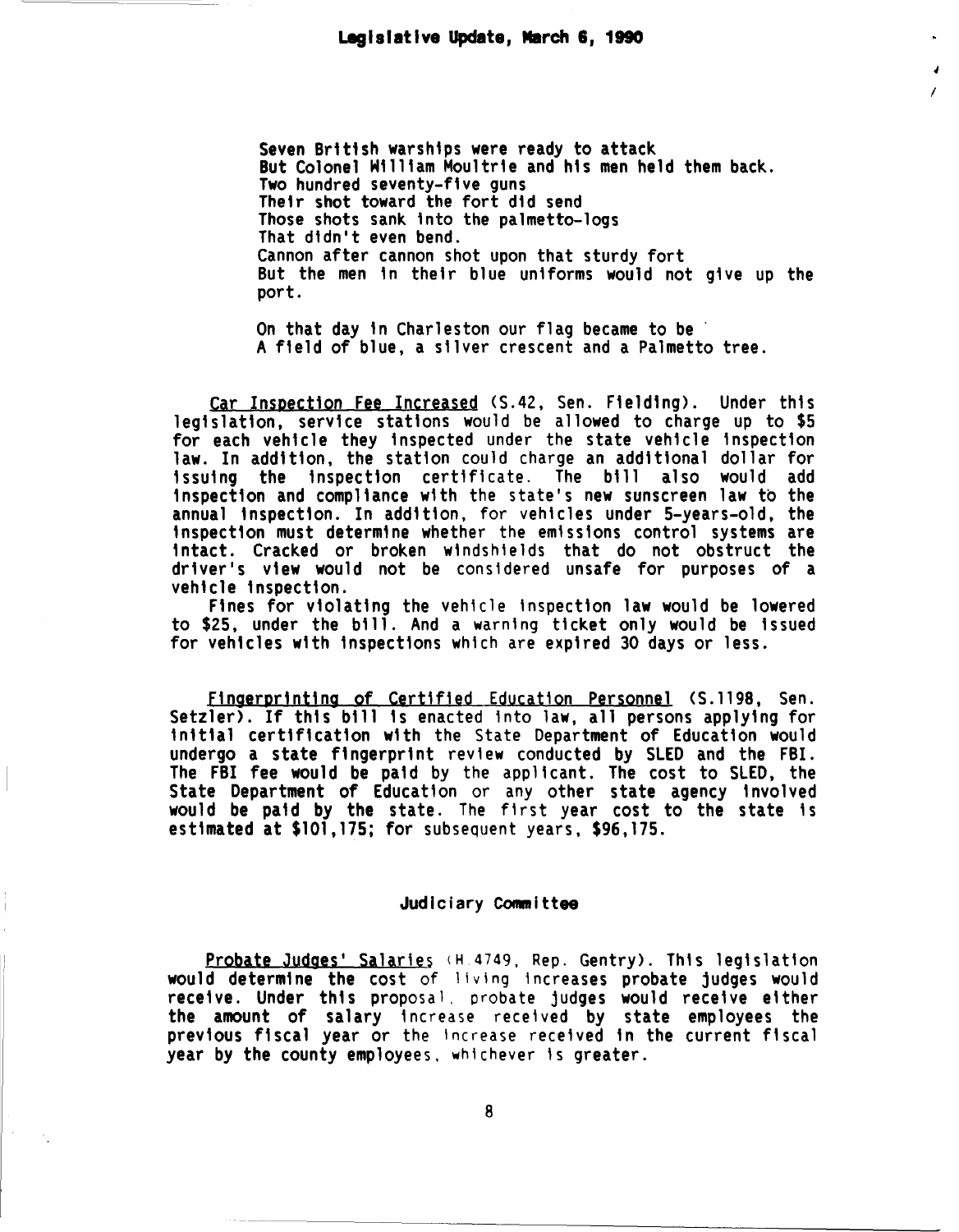$\mathbf{r}$ 

Ń

L1m1t1ng Terms on State Boards or eomm1ss1ons (H.4744, Rep. Beasley>. The terms of those serving on state boards or commissions, whether they are appointed by the governor or elected by the General Assembly, would be limited under provisions of this leg1slatton. Board and commission members would be 11mtted to two full successive terms or 12 years, whichever is greater. The provisions would not be applied retroactively -- only after the exptratton of the current term.

Members could be reelected or reappointed to a board or commission after they have been absent for two year.s or more. Exceptions to this limitation would be lifetime trustees of Clemson University or any board or commission member who is paid an annual salary from the general fund.

Magistrate's Court Jurors (H.4762, Rep. J.C. Johnson). This legislation would increase the fine for failing to appear as a juror for magistrate's court from \$10 to \$25.

Annexation and Hater and Sewer Service <H.4767, Rep. Corning>. This legislation seeks to break the link between providing water and sewer service by a municipality and annexation proceedings. Under this bill, a municipality, which provides water or sewer service outside its boundaries, could not require annexation of the property as a condition for providing water or sewer service.

# Medical, Military, Public and Municipal Affairs Committee

Firework Ban to Prevent Forest Fires <H.4766, Rep. Altman>. Counties would be authorized by this legislation to ban fireworks or pyrotechnics within their boundaries if there is a fire hazard due to a natural disaster. The State Forestry Commission is urging the state to be careful of fire hazards for the next year due to the number of trees downed by Hurricane Hugo.

Septic Tank Licensing (H.4736, Rep. Washington). Any person who installs or services septic tanks would have to be licensed with the state Department of Health and Environmental Control, if this bill is enacted by the Legislature. The annual license fee would be \$35,<br>which would be deposited by DHEC in the state general fund. Any violation of law or regulation in connection with septic tanks would. be subject to revocation of the license.

9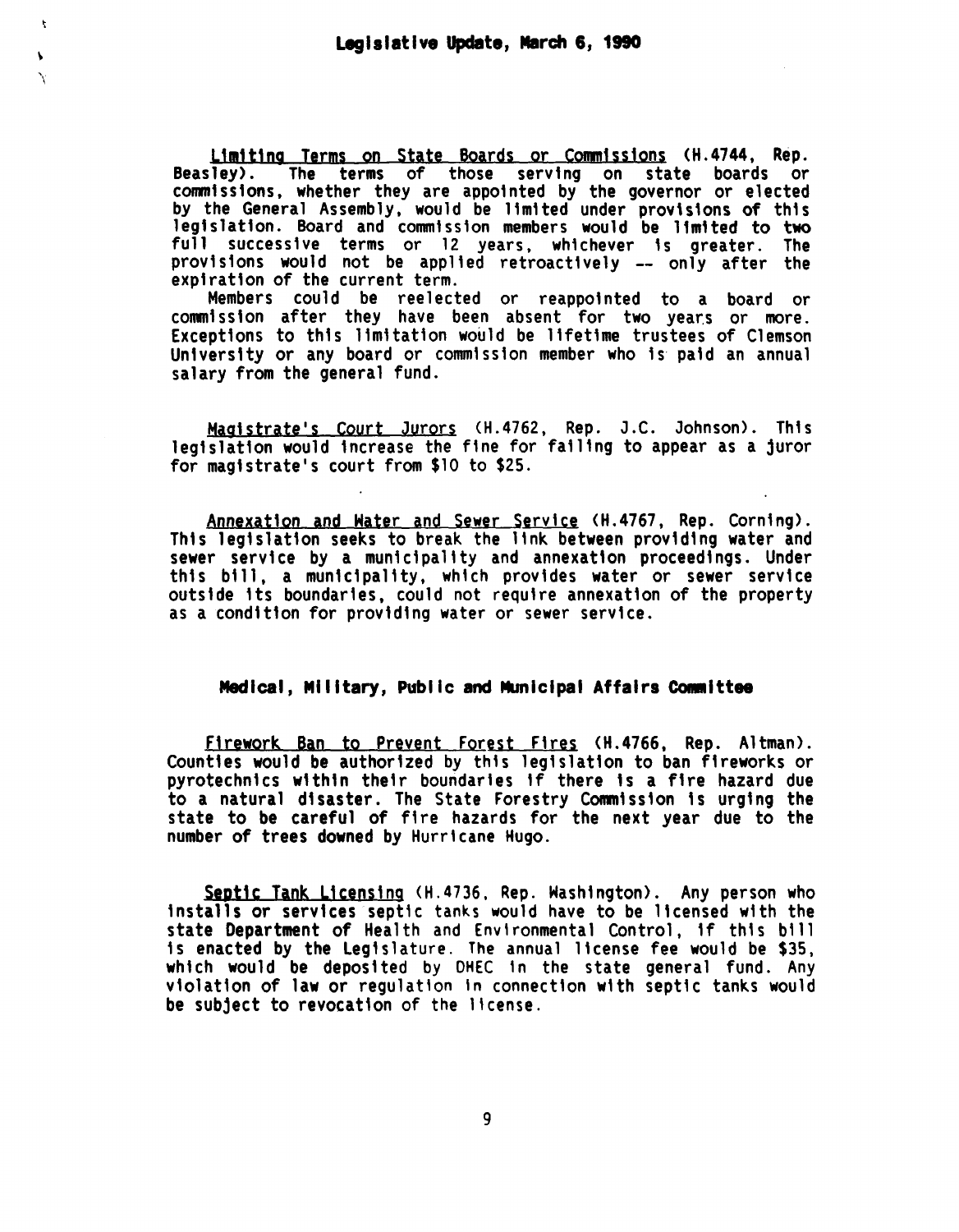$\lambda$ (

All 11censed septtc tank installers or servtcers must keep records of where they dump septtc tank refuse. Vtolatton of the record keeptng or licensing provisions of this b111 would be a misdemeanor punishable by a fine of up to \$200 or not more than 30 days in jail.

This legislation would not apply to people installing or servicing a septic tank on their own property.

Annexatton and Budget and Control Board Hearing <H.4742, Rep. Barber). Before the State Budget and Control Board could petttton to have state land annexed by a muntctpaltty, tt would have to hold a publtc heartng, tf thts legts1atton ts enacted. The publtc hearing must be held 30 days before the state presents tts petttton tn the State Regtster.

#### Labor, Commerce and Industry Committee

Per Diem Fine for Lapsed Auto Insurance (H.4728, Rep. Kirsh). Under last year's Automobile Insurance Reform Act, a person who allowed his auto insurance to lapse would pay a \$200 reinstatement ftne and an addtttonal \$5 per day ftne for each day the State Highway Department determined his vehicle was befog drtven uninsured. Thts legtslatton would lower that per dtem fine from \$5 a day to \$1 a day, with a maxtmum per dtem fine of \$30 for a first offense. Additionally, this legislation would direct the per diem fine to the State Reinsurance Facility to be included in the determination of the recoupment fee. Currently, the per diem fine goes to the Highway Department's financial responsibility program.

Repeal of Old Insurance Requirement for Hotor Vehicle Registration <H.4769, Rep. Kohn>. Thts legislation would repeal the old section of the state motor veh1cle laws that requires a motor vehicle to be tnsured in order to be registered. New motor vehtcle registration and insurance requirements, as provided by automobile insurance reform laws passed by the General Assembly in recent years, are now found tn a new chapter of the code.

#### Ways and Means Committee

Cars Loans for Driver's Education (H.4743, Rep. Barber). Cars that are loaned to school districts without cost by dealers or wholesalers would be exempt from property taxes for at least 30 days of that particular tax year.